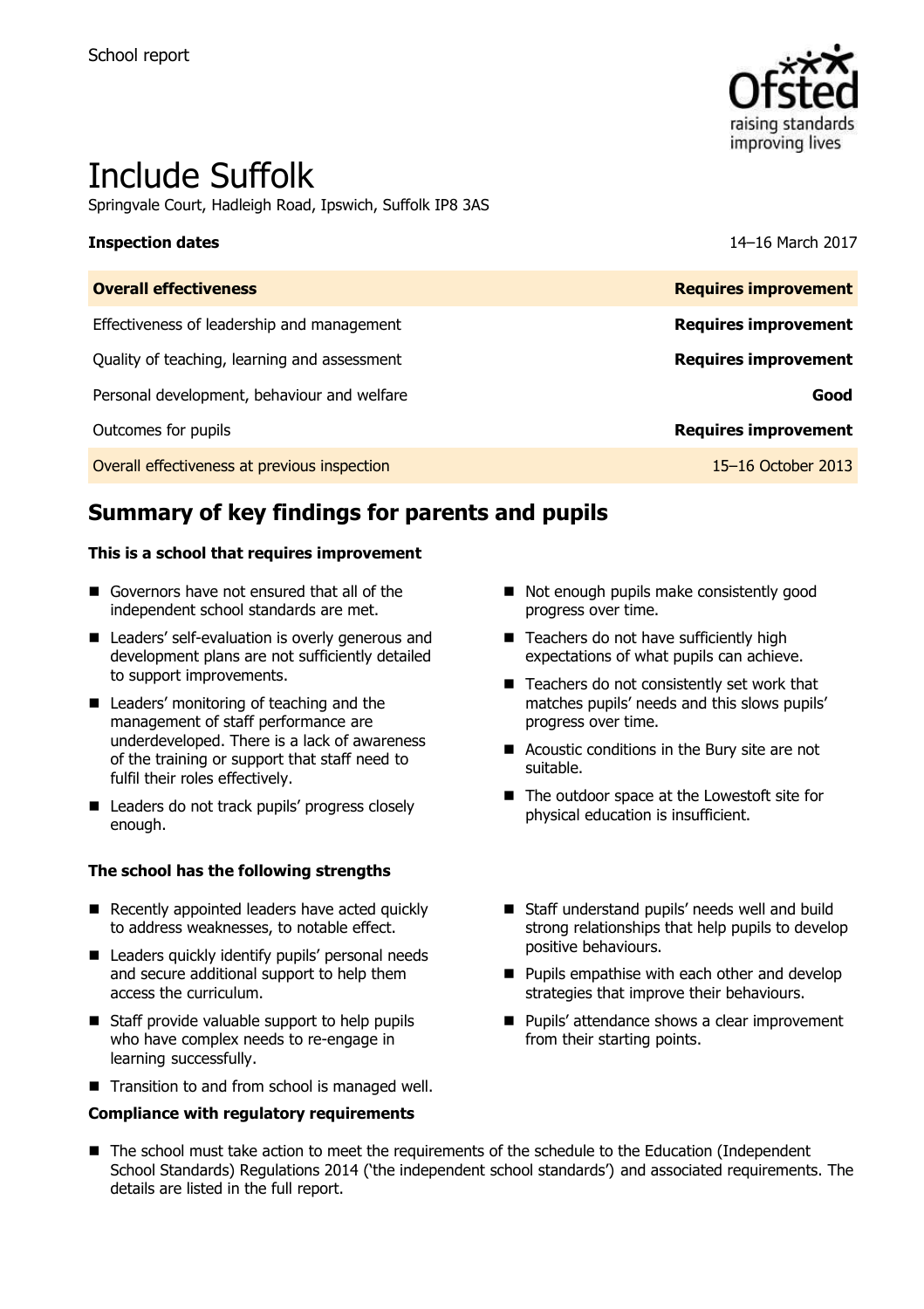

# **Full report**

### **What does the school need to do to improve further?**

- **I** Improve leadership, management and governance by ensuring that:
	- all of the independent school standards are met
	- robust systems are established to monitor the school's effectiveness and that any issues identified are addressed in school improvement plans
	- leaders record, evaluate and review all aspects of the school's work rigorously, particularly the quality of teaching and learning, and pupils' social and academic progress from their starting points
	- performance management focuses on school improvement
	- all staff have a clear idea of what is expected of them and are equipped with the necessary skills to fulfil their roles effectively.
- Improve the quality of teaching and learning so that all pupils make at least good progress from their starting points by ensuring that:
	- all teachers have high expectations of what pupils can achieve
	- teachers use the information gathered on pupils when they arrive at the school and over time to set work that meets their needs.

#### **The school must meet the following independent school standards**

- $\blacksquare$  The proprietors must ensure that teaching at the school:
	- enables pupils to acquire new knowledge and make good progress according to their ability so that they increase their understanding and develop their skills in the subjects taught
	- involves well-planned lessons and effective teaching methods, activities and management of class time
	- shows a good understanding of the aptitudes, needs and prior attainments of the pupils, and ensures that these are taken into account in the planning of lessons
	- demonstrates that a framework is in place to assess pupils' work regularly and thoroughly and uses information from that assessment to plan teaching so that pupils can progress (paragraphs  $3, 3(a), 3(c), 3(d)$  and  $3(q)$ ).
- The proprietors must ensure that the acoustic conditions and sound insulation of each room or other space are suitable, having regard to the nature of the activities which normally take place therein (paragraph 26).
- The proprietors must ensure that suitable outdoor space is provided in order to enable physical education to be provided to pupils in accordance with the school curriculum (paragraphs 29(1) and 29(1)(a)).
- $\blacksquare$  The proprietors must ensure that persons with leadership and management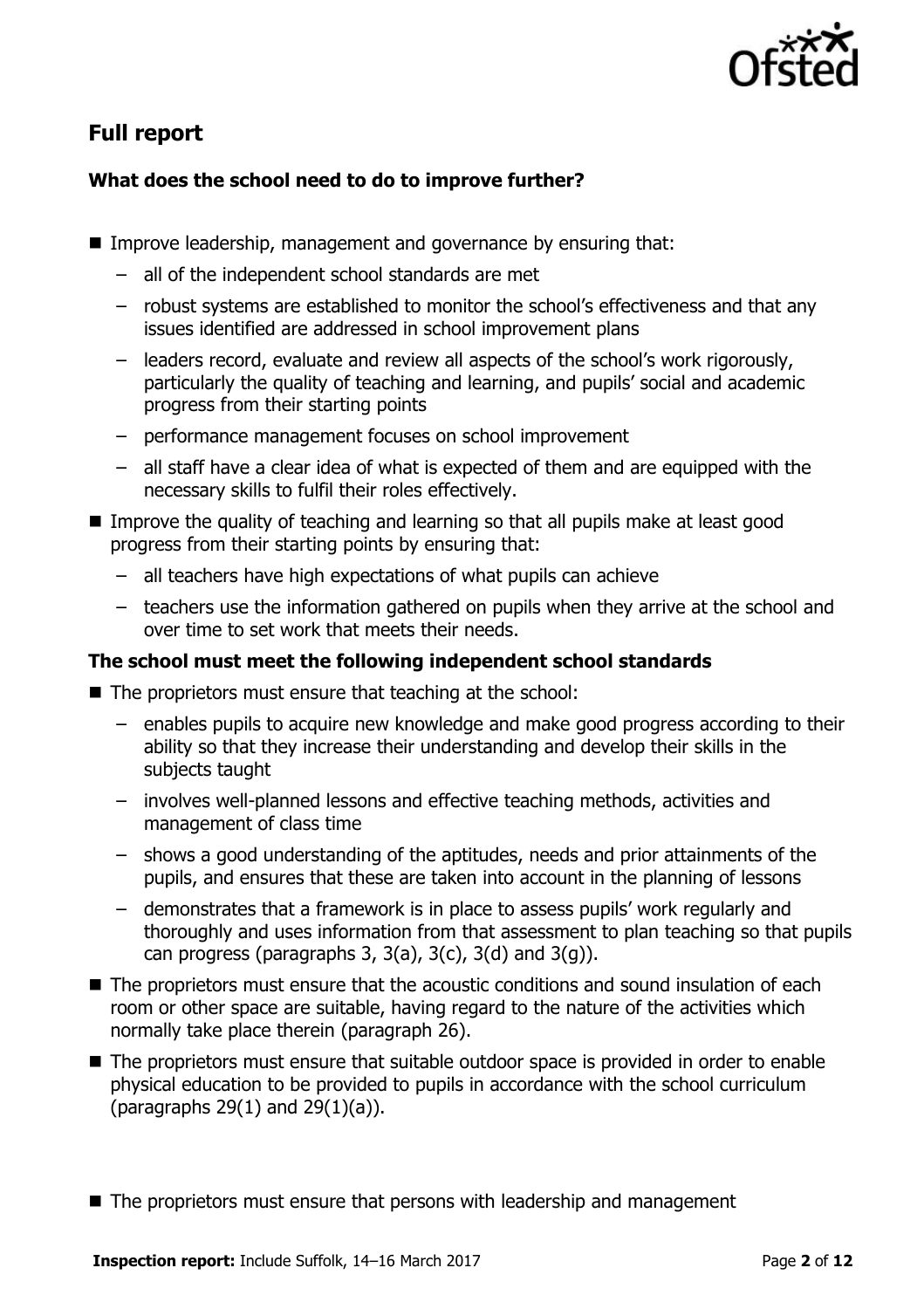

responsibilities at the school:

- demonstrate good skills and knowledge appropriate to their role so that the independent school standards are met consistently
- fulfil their responsibilities effectively so that the independent school standards are met consistently (paragraphs  $34(1)$ ,  $34(1)(a)$  and  $34(1)(b)$ ).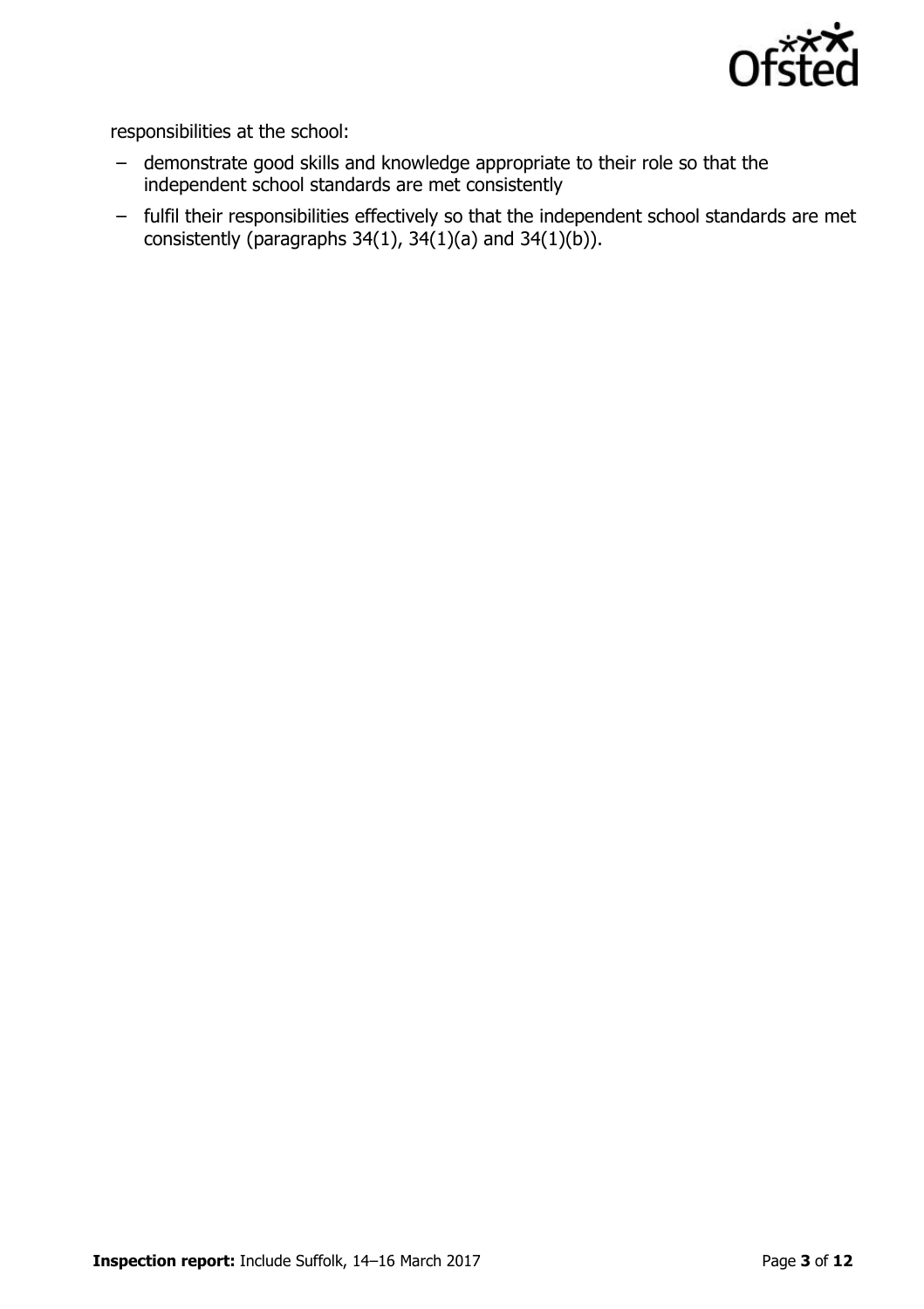

## **Inspection judgements**

#### **Effectiveness of leadership and management Requires improvement**

- Leaders and proprietors have allowed the school's overall effectiveness to deteriorate since the previous inspection. The proprietors, who provide the governance for the school, are aware of the school's weaknesses. Recent changes to the leadership structure are providing the necessary support to rectify matters.
- Until recently, senior leaders and proprietors did not pay sufficient attention to ensuring that the school meets the independent school standards. Consequently, some of the standards are unmet.
- The school's self-evaluation is overly generous. More recent, quality assurance reports give an accurate picture of the school's effectiveness and provide a useful baseline for the school's improvement.
- Leaders' monitoring of teaching and learning over time is underdeveloped. Some leaders are not sufficiently trained to equip them with the skills to carry out their monitoring roles effectively. Their lack of skills means that leaders do not have an accurate picture of the quality of teaching and learning and have not been able to give teaching staff the support they need to help them improve.
- Leaders have recently introduced a new system that provides more accurate and reliable assessment information. The new system is helping leaders to track pupils' progress, attendance and behaviour more effectively. However, these systems are in their infancy and the impact on pupils' outcomes is yet to be seen. While leaders track the progress of individual pupils, they currently do not have a clear picture of how well different groups of pupils achieve over time, such as those who are disadvantaged or the most able.
- The head of region was appointed in February 2016. The three curriculum learning leads, one for each of the different sites, have all been appointed in the last nine months, one only three weeks ago. The special educational needs coordinator is relatively new in post. While the team is new, some of its members have considerable, relevant previous experience. The team has successfully led the school through some difficult times, which were caused by contract uncertainties and turbulence in staffing.
- Leaders' actions have led to recent improvements, which have been noted by the commissioning officers at the local authority, the education, health and care (EHC) plan coordinators, parents, pupils and by the schools where pupils are placed.
- The curriculum provides pupils with adequate opportunities to develop their skills, knowledge and understanding across a wide range of subjects. In addition to the more traditional subjects, pupils have the opportunity to study cooking, art, music and culture, alongside nurture and golden time. Although sufficient breadth exists, leaders are looking at curriculum plans to see whether the balance of provision could help to improve pupils' outcomes more effectively.
- Leaders provide a range of purposeful and memorable activities to help support pupils'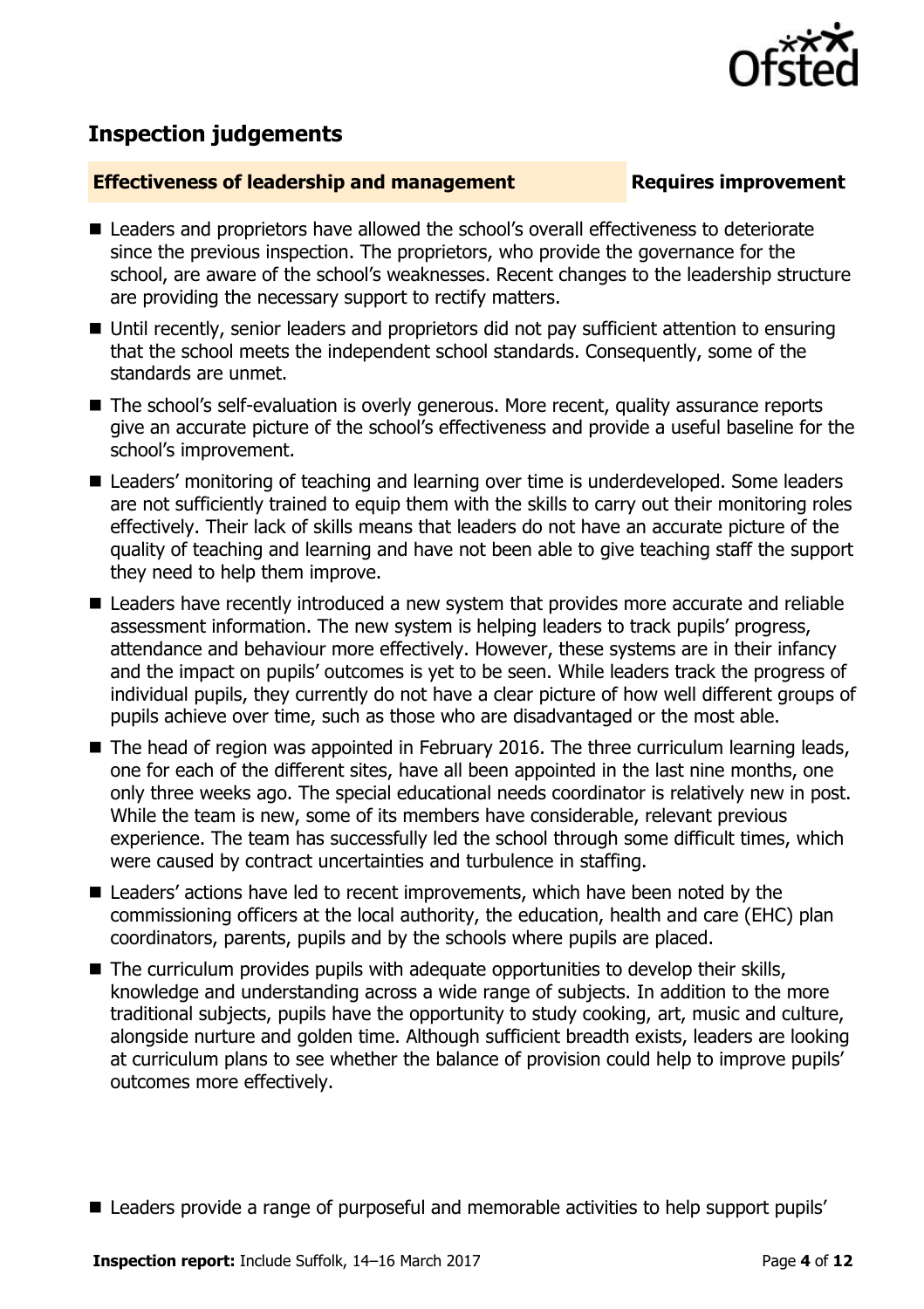

spiritual, moral, social and cultural development well, which helps to prepare them for life in modern Britain. These include fund-raising activities for the local hospice, including 'Bake sales' and 'Pyjama days', which help pupils to work together as a team, and the 'Eco warrior' activity, which helps pupils to appreciate natural resources and consider recycling and sustainability. Pupils speak positively about visits, especially those to Colchester Zoo and Colchester Castle, and activities such as sailing on the River Orwell. The 'Cultural calendar' encourages pupils' appreciation of the diversity of different faiths, by celebrating events such as Diwali and learning about the relevance of Rosh Hashanah and Yom Kippur.

- The proprietors acknowledge that areas of the school's accommodation are not suitable to provide good-quality provision. The outdoor space at the Lowestoft site is small, which limits the opportunities for physical education. The acoustic conditions in classrooms at the Bury site make it difficult for pupils to concentrate when there is too much noise.
- The communication between the school and parents is strong; parents describe a 'caring and responsive staff'. The detailed reports that parents receive each year give them a clear picture of their child's progress.
- **Parents and carers receive regular, often daily, updates to let them know how their** children are doing. Parents' views of the provision are positive. As one said, 'Teachers support my child, he feels welcome, he is more focused, happier, and has made some great friends.'
- The majority of the responses to Ofsted's questionnaire for staff were positive. Staff mostly feel valued and proud to work for the company. They enjoy the work that they do.

#### **Governance**

- Governors have not ensured that all the independent school standards are met.
- Until recently, senior leaders have not been held to account sufficiently for all aspects of the school's performance. This has had a negative impact on outcomes for pupils. However, recent staffing changes to leadership and governance have resulted in immediate improvements.
- Governors now have an accurate view of the school's effectiveness.
- Governors know what needs to be done to improve the school. The recent 'blueprint' details the strategic plans to improve the quality of the school's effectiveness.
- There is a suitable safequarding policy published on the school's website.

#### **Safeguarding**

- $\blacksquare$  The arrangements for safeguarding are effective.
- Leaders carry out the necessary pre-employment checks for staff's suitability to work with pupils, and record the checks in the single central record accurately.
- Staff are familiar with the most recent guidance and aware of their safeguarding responsibilities. Staff receive training in line with the latest statutory guidance, and are alert to potential risks that pupils face.
- Staff are familiar with the referrals process and know whom to speak to, should they have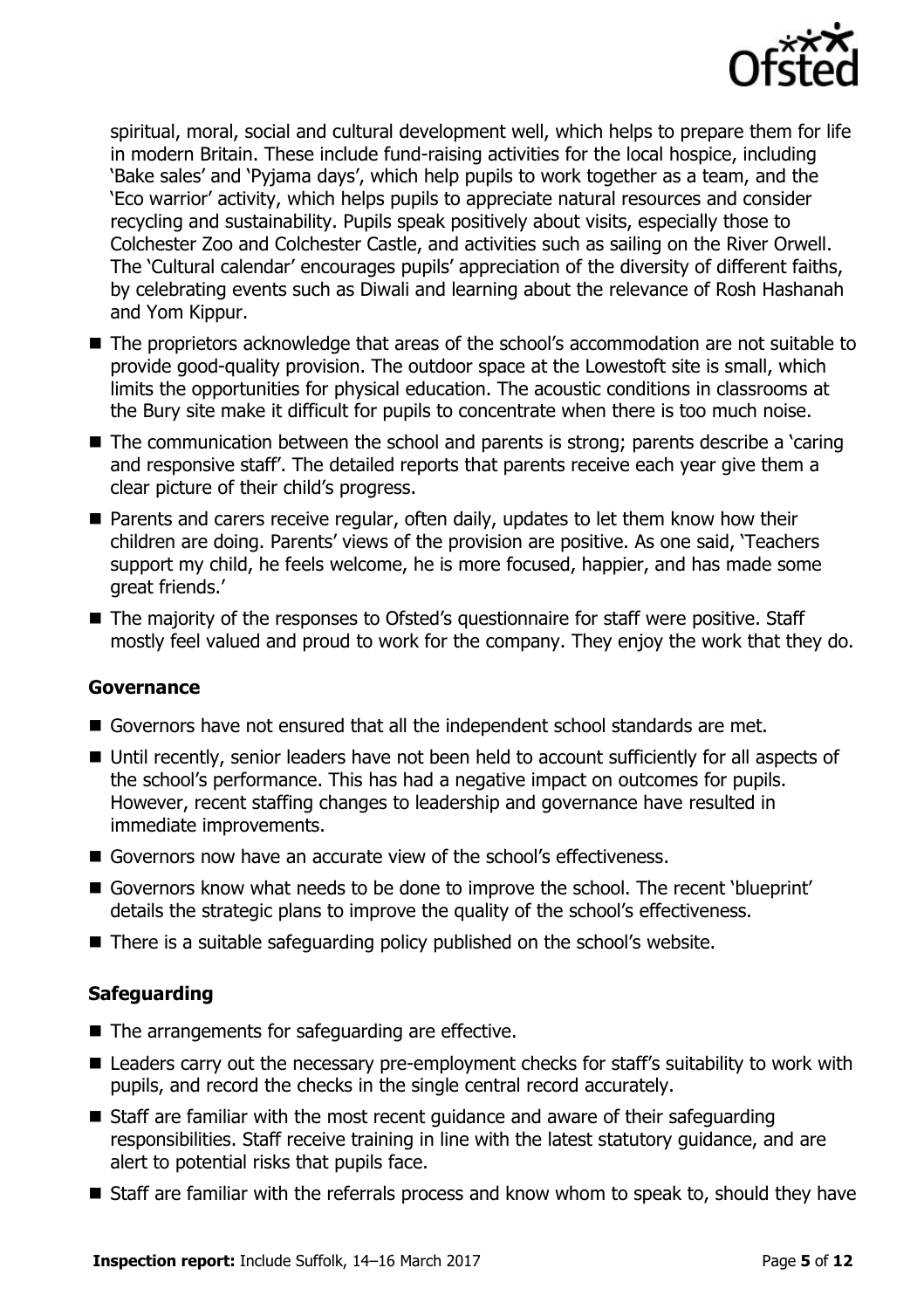

concerns. Staff refer any concerns appropriately and in a timely manner. Records are clear, detailed and contain all of the required information.

- Leaders carry out health and safety checks regularly and act upon any concerns raised.
- Leaders map the teaching of safeguarding across the curriculum. Pupils say that they feel safe and are aware of how to keep themselves safe. They highlight the focus given to ensuring that they stay safe online as a particular strength.

#### **Quality of teaching, learning and assessment <b>Requires improvement**

- The quality of teaching, learning and assessment is too inconsistent to ensure that pupils make good academic progress over time.
- Pupils are assessed over a six-week period when they arrive at the school, which gives staff an accurate picture of what pupils already know and can do. However, teachers do not always use this information to set work at the right level. Work is too easy at times.
- Some teachers' expectations of what pupils can achieve are not high enough. The work that pupils complete over time shows a wide variability in terms of the quality. Some work is scruffy and incomplete, and shows that the level of challenge pupils experience does not develop their knowledge and understanding sufficiently well.
- Teachers' use of day-to-day assessment is not consistently effective in giving pupils good guidance on how to improve their work. Often, feedback is purely congratulatory and hampers pupils' progress.
- $\blacksquare$  The work set for different groups, including the most able, is often not challenging enough and pupils say that the work in some lessons is too easy. Evidence in pupils' books affirmed this to be the case.
- The relationships that exist between staff and pupils in lessons are strong. Pupils say that this is because the teachers provide the support that they need, listen to them, and explain the work carefully so that they understand what to do.
- $\blacksquare$  The teaching of reading is often effective in helping pupils catch up with the skills they need to read fluently and spell words accurately.

#### **Personal development, behaviour and welfare Good**

#### **Personal development and welfare**

- The school's work to promote pupils' personal development and welfare is good.
- **Pupils become more confident, self-assured and valued because they are having their** emotional and social needs met appropriately.
- Staff take the time to resolve the underlying issues behind pupils' inappropriate behaviour.
- The careful assessment of pupils' needs on entry ensures that pupils' personal needs are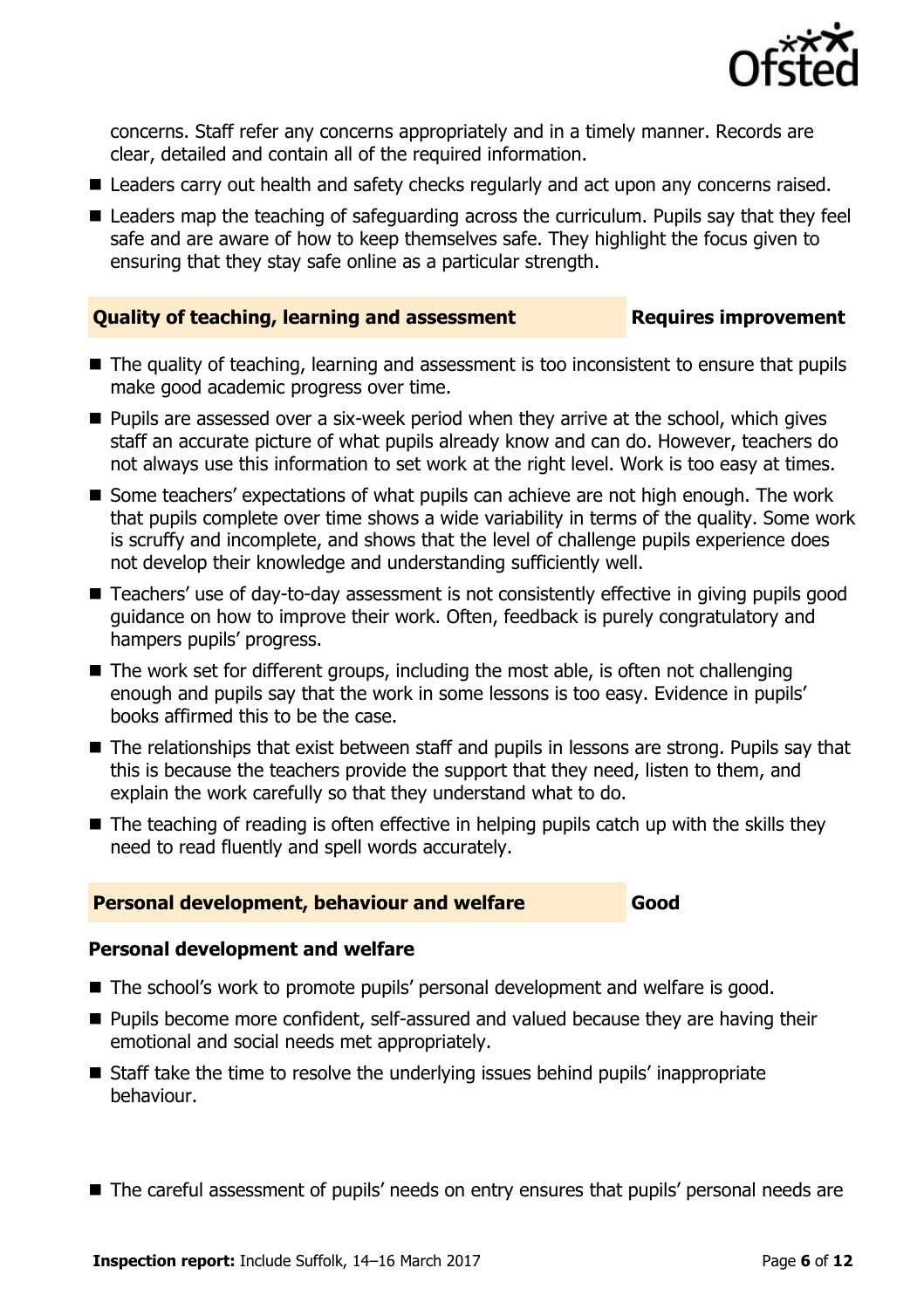

developed well. Staff work closely with all parties involved with pupils' EHC plans, which works well to identify and address pupils' requirements. Consequently, pupils can access the support they need more quickly, helping them to make good progress in their personal development.

- Where leaders have identified pupils' additional needs, they are successful in arranging extra support to improve pupils' personal development, such as funding for one-to-one support that has not previously been in place.
- Local authority officers value the good, detailed information for pupils' reviews; the reviews support pupils well, and ensure that transition arrangements are robust and well understood.
- The 'Cres Club' helps pupils effectively develop confidence, respect, emotional resilience and self-esteem. Pupils discuss their feelings, and start to explore some of the underlying reasons behind their challenging behaviours. Pupils start to develop empathy because they reflect on the impact of their actions on other people.
- Staff set academic targets for children who are looked after that are appropriate and measurable. Leaders use additional funding effectively to help the pupils make better progress. The content of pupils' individual plans is now far more incisive than it used to be, and is leading to improved monitoring and provision of the support given.
- **Pupils and parents are pleased with the level of care provided by the school. In the most** recent surveys in 2015/16, 90% of pupils and parents were either happy or very happy with the support provided.
- **Pupils say that they feel safe in school. Site security is tight across all three sites.** Teachers regularly talk to pupils about the dangers they face, and guidance on how to use the internet safely is mapped across the curriculum. Staff monitor pupils' internet usage closely. Pupils say that when incidents of bullying do occur, staff deal with them well.

### **Behaviour**

- $\blacksquare$  The behaviour of pupils is good.
- **Pupils often arrive at the school with poor attendance, significant behavioural issues and** negative views towards education. Leaders have established rigorous assessment programmes that quickly identify pupils' needs and secure appropriate provision. Consequently, pupils' attitudes towards their learning becomes more positive.
- Staff display patience, sensitivity and resilience in helping pupils to develop positive behaviours. Staff give pupils time to reflect on their actions, asking the pupils whether the choices they make are 'good ones'. Consequently, pupils are learning the skills and developing the self-discipline to help them become successful learners.
- Leaders' tenacity in following up on attendance issues ensures that pupils' attendance improves rapidly. Leaders' close links with parents and the educational welfare officer (EWO) ensure that pupils with historically poor attendance show sustained improvement. The EWO reports a proactive approach from leaders to improve attendance; the overall attendance rates are improving this year from an already high base.
- **Pupils receive the support they require to help them move on to other schools when they** are ready. Sessions with a child psychotherapist helps pupils to explore their feelings, and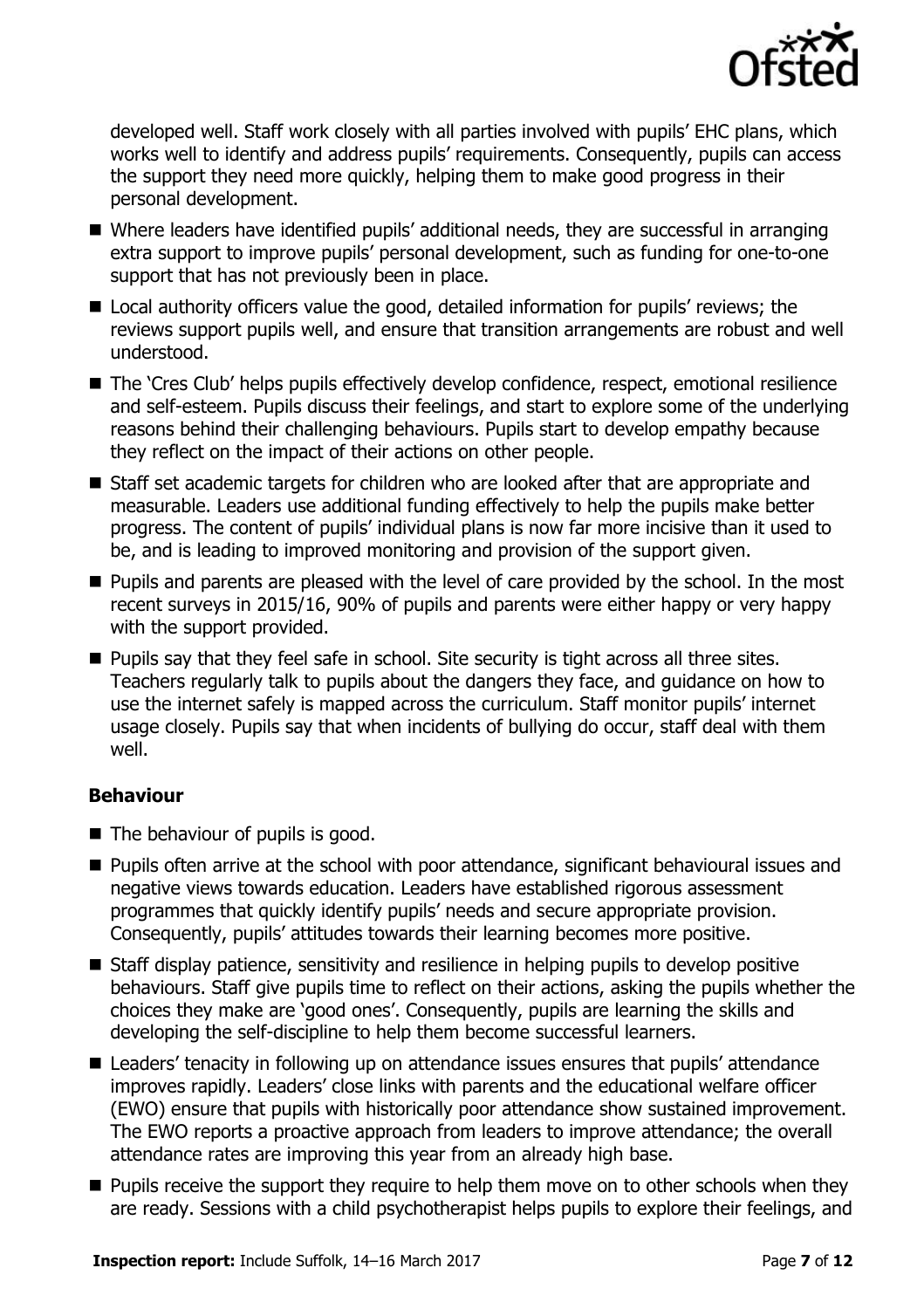

develop greater self-esteem, in a safe environment. This support helps successful transition to new schools.

- **Pupils'** focus on learning improves because of the continual reinforcement of positive behaviour. Staff model how to behave appropriately extremely well. Pupils acknowledge that their behaviour improves over time. Parents confirm that their children are happier and more focused.
- Until recently, the records for pupils' social development were not sufficiently detailed to show how well pupils' skills improved. Nevertheless, there is sufficient evidence of the high-quality intensive work and consistent application of effective strategies by staff to confirm that pupils' behaviour develops well.

### **Outcomes for pupils Requires improvement**

- Not enough pupils make good progress from their individual starting points in reading, writing and mathematics.
- The school has been highly successful in supporting pupils with challenging personal circumstances and complex needs to re-engage with learning. Over time, pupils start to catch up with the academic knowledge, skills and understanding that they have previously missed.
- **Pupils' progress from their individual starting points is not yet good because they do not** have consistently high-quality opportunities to build upon what they know and can do.
- **Pupils in some classes achieve notable success in how well they read. Pupils are able to** break down unfamiliar words so that they can pronounce them properly and understand their meaning.
- In the Years 1 and 2 class, pupils make good progress. Pupils rise to teachers' high expectations and complete the work carefully. Pupils find the work interesting and challenging, and apply the skills they learn well.
- **Pupils' readiness to re-engage with education results in successful reintegration to other** schools, which helps to prepare pupils well for the next stage of their lives, including their education.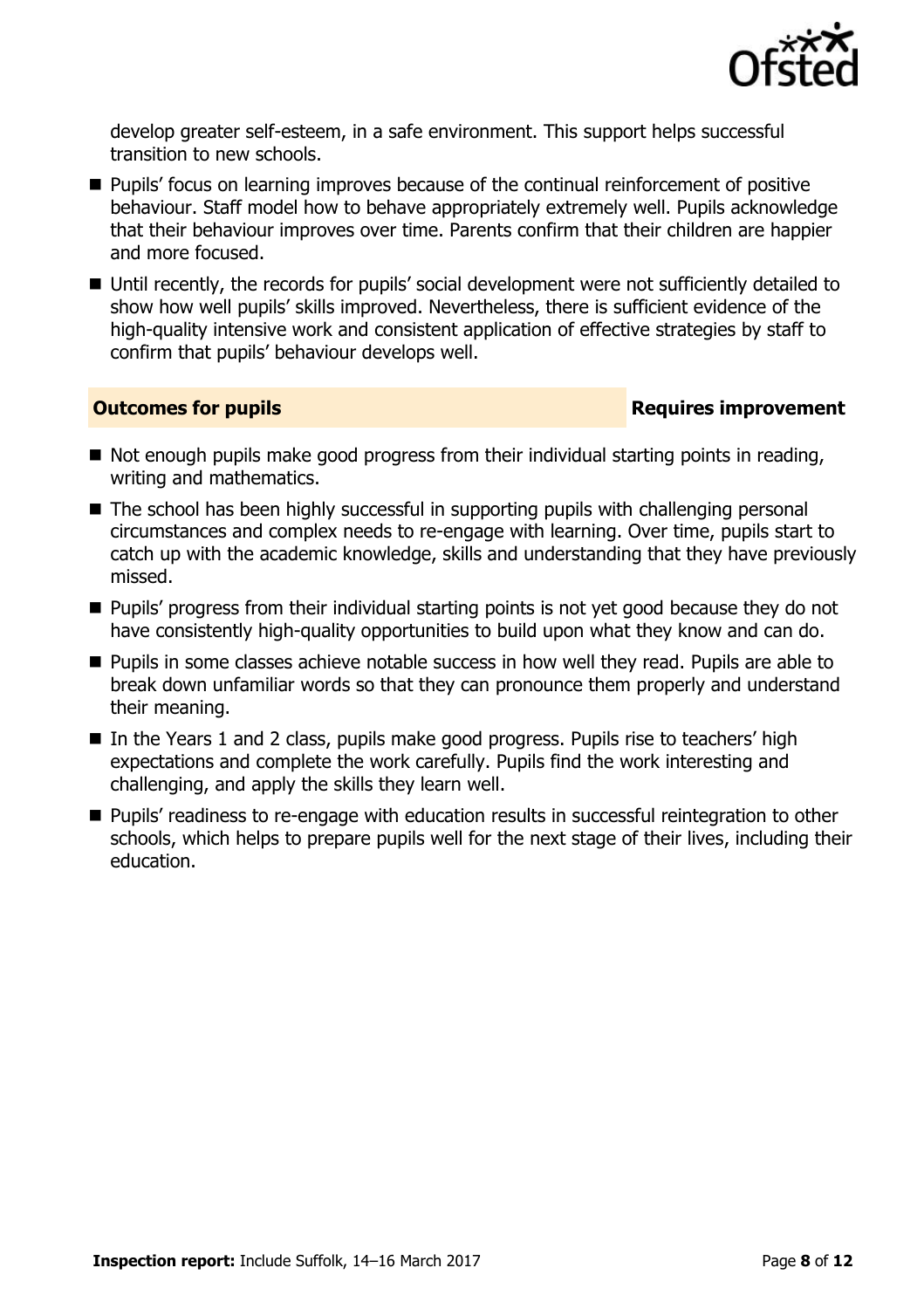

# **School details**

| Unique reference number  | 138877   |
|--------------------------|----------|
| DfE registration number  | 935/6002 |
| <b>Inspection number</b> | 10020806 |

This inspection was carried out under section 109(1) and (2) of the Education and Skills Act 2008, the purpose of which is to advise the Secretary of State for Education about the school's suitability for continued registration as an independent school.

| Type of school                      | Other independent school                         |
|-------------------------------------|--------------------------------------------------|
| School category                     | Independent school                               |
| Age range of pupils                 | 5 to 11                                          |
| Gender of pupils                    | Mixed                                            |
| Number of pupils on the school roll | 52                                               |
| Proprietor                          | Catch <sub>22</sub>                              |
| Chair                               | Fran Pollard                                     |
| <b>Headteacher</b>                  | Alan Waldron (interim headteacher)               |
| Annual fees (day pupils)            | £19,076                                          |
| Telephone number                    | 01603 401515                                     |
| <b>Website</b>                      | www.catch-22.org.uk/services/include-<br>suffolk |
| <b>Email address</b>                | alan.waldron@catch-22.org.uk                     |
| Date of previous inspection         | 15-16 October 2013                               |

#### **Information about this school**

- Include Suffolk provides educational provision for up to 57 pupils across three sites, in Ipswich, Lowestoft and Bury St Edmunds. The proprietor is Catch22, a social business that delivers services to build resilience and aspiration in people and communities.
- Each site is led by a curriculum lead and learning lead. Overall responsibility for the three sites is held by a headteacher (position currently unfilled). The headteacher reports to a head of region who has overall responsibility for provision in Norfolk and Suffolk. The headteacher's role is being carried out on an interim basis by the head of region.
- The school caters for pupils who have social, emotional and mental health needs. Some pupils have autistic spectrum disorder.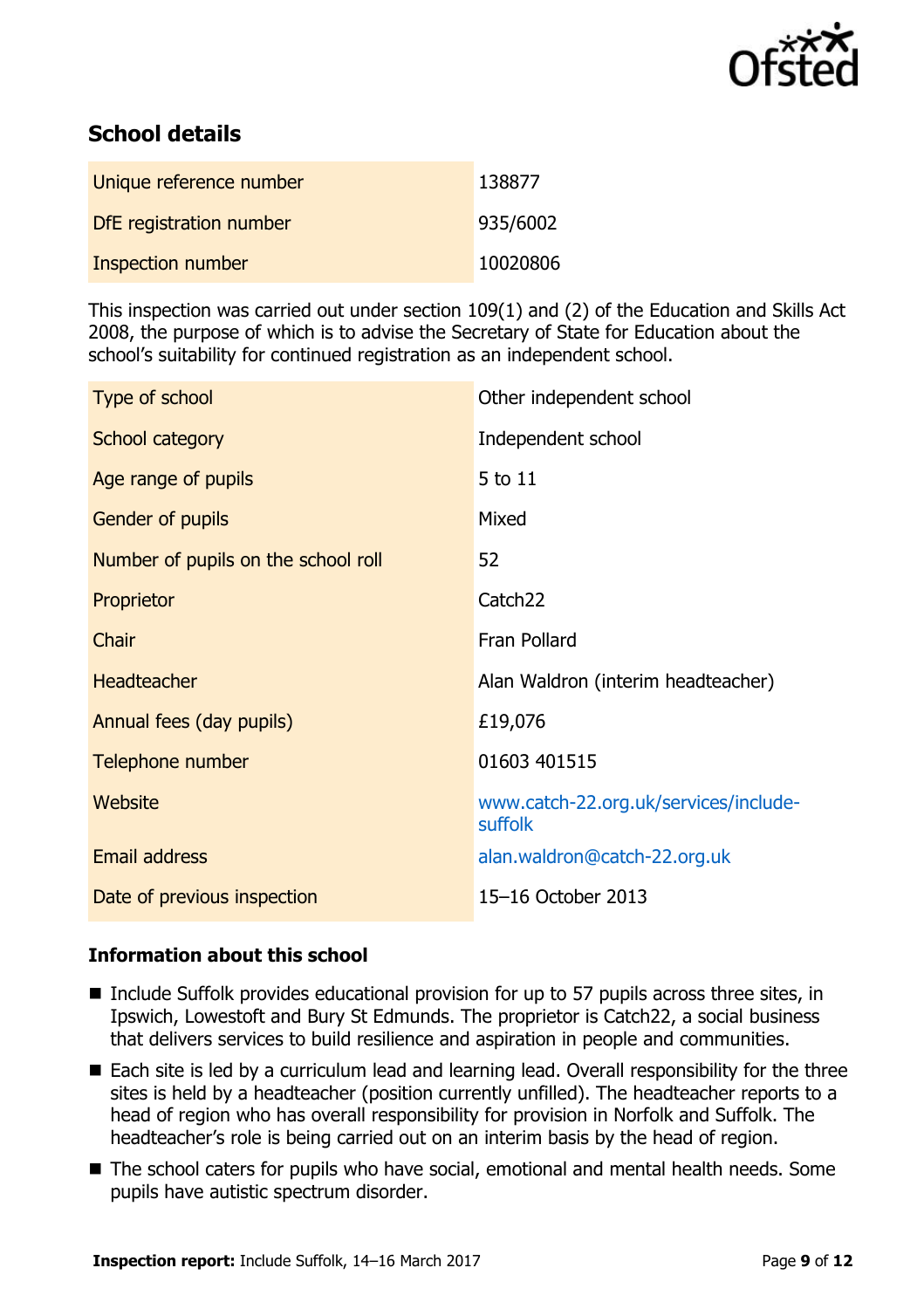

- Many pupils are at risk of exclusion or have been excluded from their previous schools. Many arrive with histories of poor attendance. Pupils often present challenging behaviour. Many have experienced personal traumas and disruption in their previous education.
- **Pupils attend on a full-time basis, typically for up to three terms before returning to their** mainstream schools. Many are reintegrated into primary schools after two terms.
- The Department for Education (DfE) commissioned Ofsted to consider the proprietor's request for a material change in July 2014. As a result, the DfE increased the school's admission number from 36 to 57.
- Most pupils have EHC plans to cater for their special educational needs and/or disabilities.
- **Pupils arrive via referrals from the local authority, managed moves or through an In-Year** Fair Access Panel review. The local authority funds pupils' placements at the school.
- $\blacksquare$  The school does not use any alternative provision.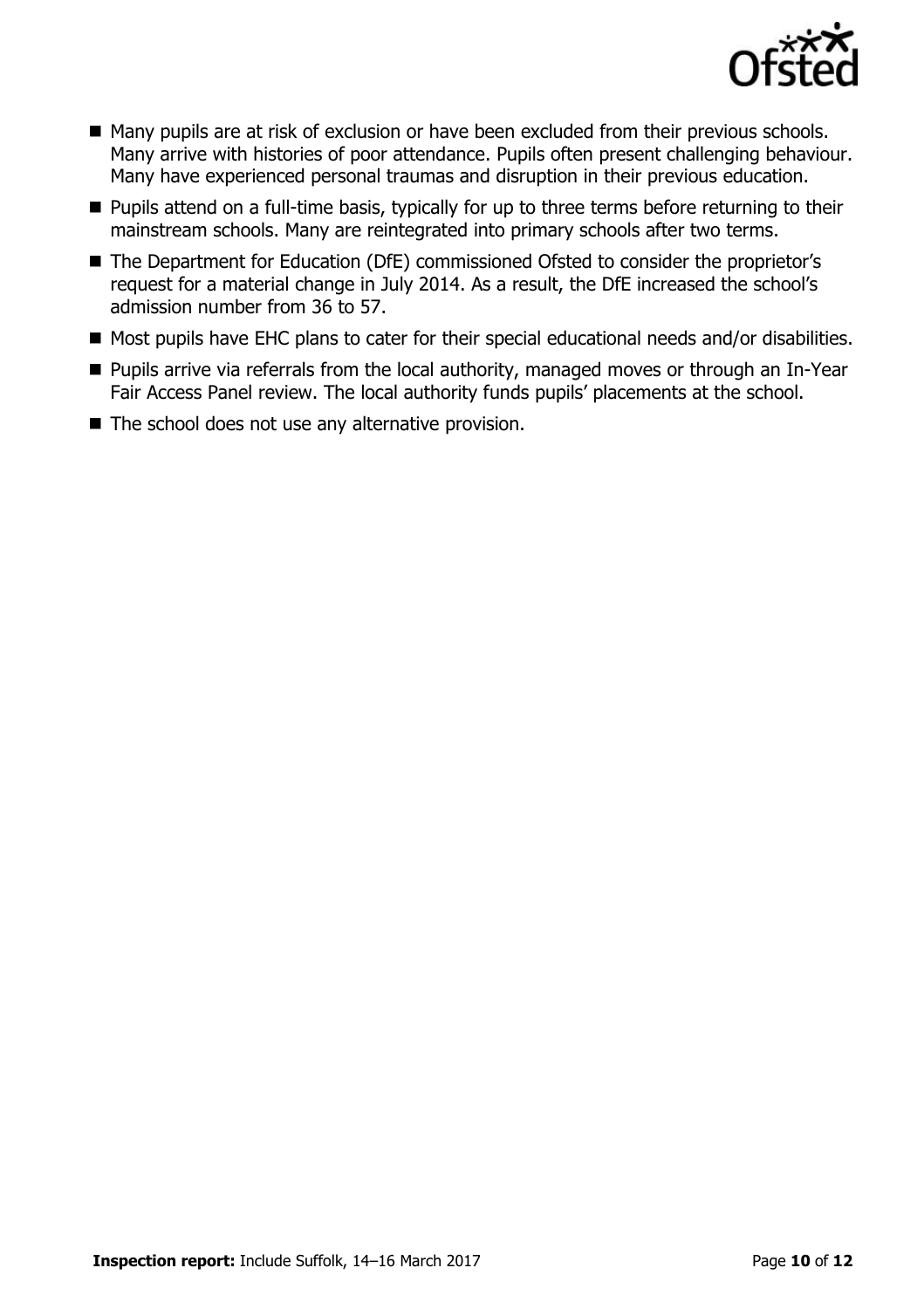

# **Information about this inspection**

- Inspectors observed learning throughout all three sites. They heard pupils read and looked at pupils' work across a range of subjects.
- Inspectors scrutinised a wide range of documents, including the school's self-evaluation, quality assurance reports, the 'blueprint', training logs, the school improvement plan, policies, information about the curriculum, information about safeguarding pupils, and information about the progress, behaviour and attendance of pupils.
- There was one response to Ofsted's online survey, Parent View. An inspector spoke to parents on site.
- $\blacksquare$  Inspectors spoke to pupils from different year groups.
- Inspectors considered 26 responses to Ofsted's staff questionnaire.
- Inspectors met with the head of region, the curriculum and learning leads at all three sites, the special educational needs coordinator and staff individually.
- Telephone conversations were held with the executive director and the curriculum senior lead from Catch22, the local offer manager from the local authority, and local headteachers from schools where pupils are subsequently placed.
- An inspector gathered information from the educational welfare officer and from staff that work with the provider on EHC plans.
- **Inspectors toured the school sites.**
- The single central record of employment checks was scrutinised.

#### **Inspection team**

| John Randall, lead inspector | Her Majesty's Inspector |
|------------------------------|-------------------------|
| <b>Paul Copping</b>          | <b>Ofsted Inspector</b> |
| Jo Jones                     | <b>Ofsted Inspector</b> |